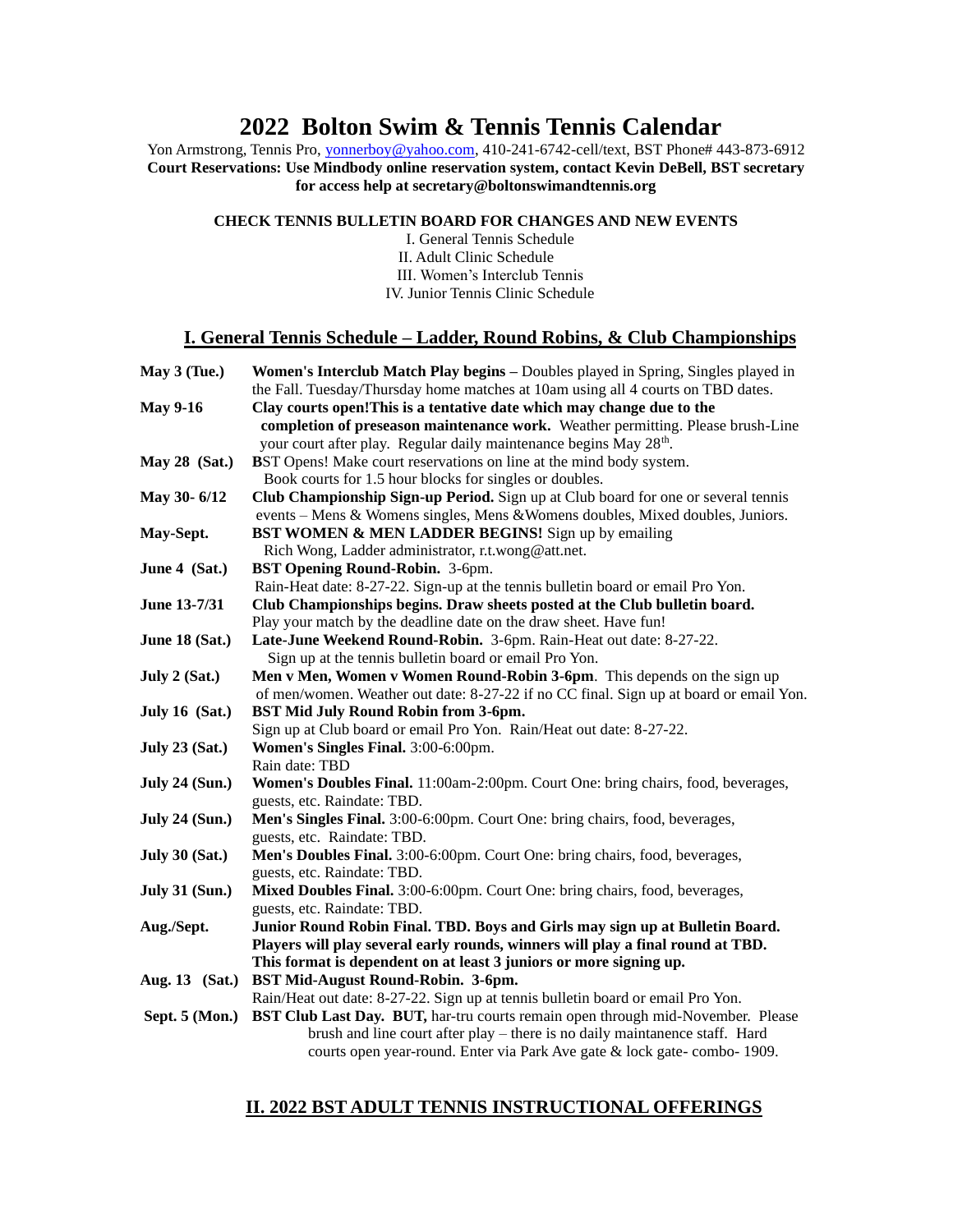#### All clinics are drop in, instructional, cardio-fitness, and muscle-strength oriented. **For more info, private lessons and private group lessons contact Pro Yon Armstrong at 410-241-6742 [yonnerboy@yahoo.com](mailto:yonnerboy@yahoo.com)**

(1). **Adult Beginner/Inexperienced Clinics:**

An introduction to Tennis **- Saturdays** from 10:30am-11:30am. Saturday clinic starts April 16th through October 22nd. No clinic on 5/14/22. \$20 per clinic.

### **Note: No Saturday clinic on 2-3 Home Swim meets - TBA**

#### (2).**Saturday morning Adult Intermediate Clinic:**

Every Saturday from 9:00am-10:30am. Starts April 16<sup>th</sup> through October 22nd. \$25 per clinic. No clinic on 5/14/22.

**Note: No clinic on 2-3 Home Swim Meet dates: TBA-come to Thursday 6:30-8pm clinic.**

#### (3).**Thursday Morning Intermediate Clinic:**

Every Thursday from 10:00am-11:00am. Starts May 5th through October 20th, except on Home Ladies Interclub Match dates-TBA. \$25 per clinic/\$20 if 4 players or more attend. **Note: No clinic on 8/18/22 & 9/22/22.**

#### (4).**Thursday Night Intermediate Clinic:**

Every Thursday from 6:30pm-8:00pm. Starts April 21<sup>st</sup> through October 20th. 3.0 men and women and up welcome. \$25 per clinic. **Note: No clinic on 8/18/22 & 9/22/22.**

### **(5). Monday Night Advanced Drill Group:**

Every Monday from 6:30-8:00pm. Starts May 30th through September 12th. To attend you must be evaluated by the Pro. \$25 per clinic. **Note: No clinic on 8/15/22.**

**FREE INSTRUCTIONAL OFFERINGS:** BST members may take two free clinics throughout the outdoor BST season; or instead of the clinics, if you are a beginner who has never played, you may take one introductory ½ hour free private lesson during the outdoor season. Set a lesson by contacting Pro Yon.

### **III. 2022 BST WOMEN'S INTERCLUB TENNIS LEAGUE**

Doubles Season – Spring. Singles Season – Fall.

Bolton Hill fields a Women Interclub doubles team and one singles team which compete with teams from other clubs. Each team has scheduled practices as indicated by the above clinic schedule. These clinics are open to players even if you are not on the team. The doubles season begins the last week of April and continues through June. The singles team plays from September through mid-October. Doubles Team A (3.0-4.5 level) plays at 10am on Wednesday mornings. Singles Team A (3.0-4.5 level) plays at 10am on Thursday mornings. This day/time is subject to change based on Ladies Interclub team league standing. If you are interested in subbing and/or eventually playing on either team, contact:

**BST Ladies Interclub Captain:** Kathy Vaselkiv, 410-952-4255, kvaselkiv@gmail.com **BST Ladies Interclub Delegate:** Sue Lin Chong 443-386-127[0 suelinc@comcast.com](mailto:suelinc@comcast.com)

## **IV. 2022 BST JUNIOR TENNIS (Spring, Summer, Fall)**